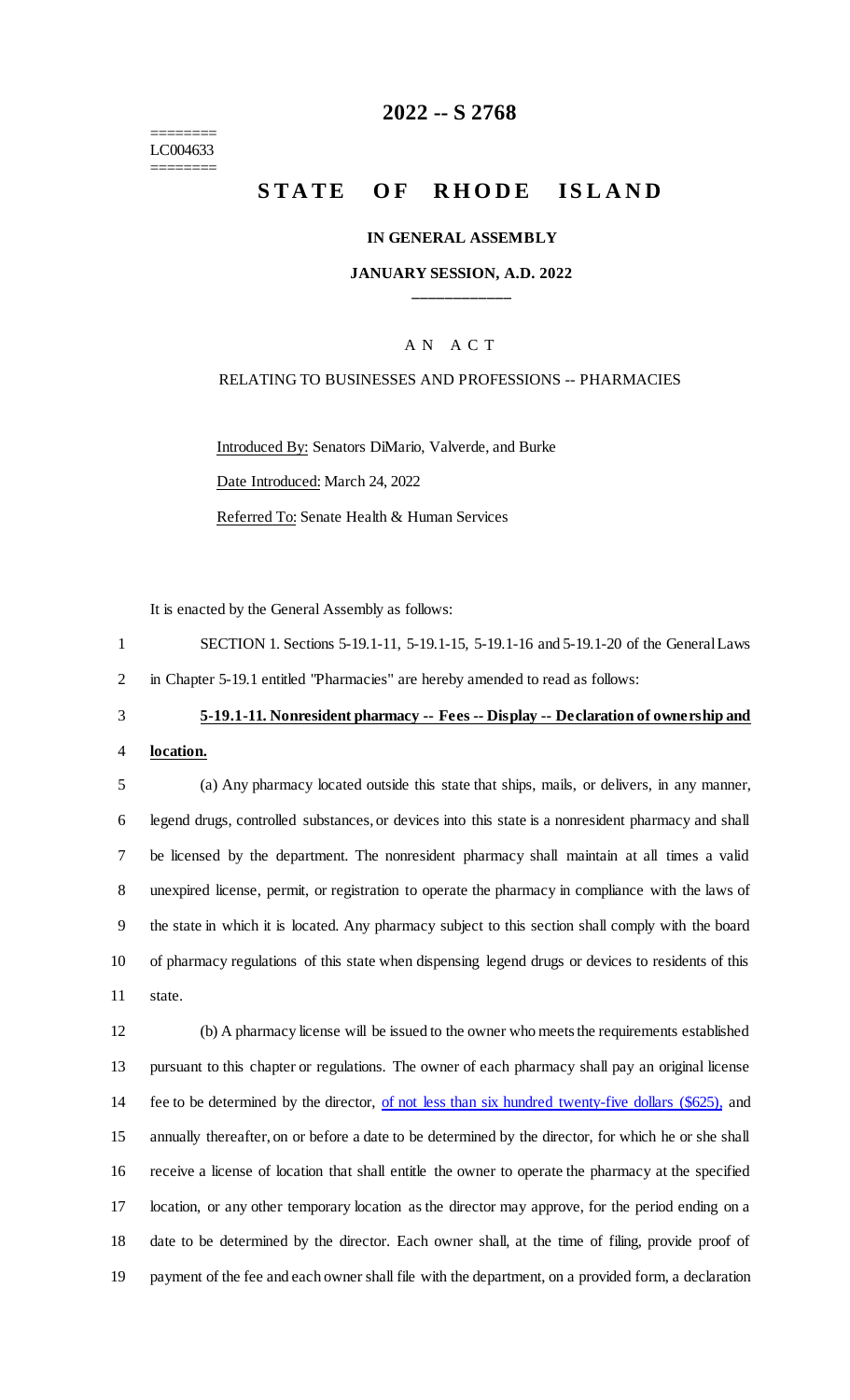of ownership and location. The declaration of ownership and location so filed shall be deemed presumptive evidence of ownership of the pharmacy mentioned in the form. A license shall be issued to the owner and premise listed on the form and shall not be transferred. A license issued pursuant to this section shall be the property of the state and loaned to the licensee and it shall be kept posted in a conspicuous place on the licensed premises. If a change in owner or premise listed in the form occurs, the license shall become null and void.

 (c) It shall be the duty of the owner to immediately notify the department of any proposed change of location or ownership.

 (d) In the event the license fee remains unpaid on the date due, no renewal or new license shall be issued except upon payment of the license renewal fee.

## **5-19.1-15. Pharmacy interns -- License -- Fees -- Renewals.**

 (a) Any person who is a graduate of an accredited program of pharmacy, or who is a student enrolled in at least the third year of a professional program of an accredited program of pharmacy, or any graduate of a foreign college of pharmacy who has obtained FPGEC certification may file an application for licensure as a pharmacy intern with the department. He or she shall be required to furnish any information that the board may, by regulation, prescribe and, simultaneously with the filling of the application, shall pay to the department a fee to be determined by the department. All licenses issued to pharmacy interns shall be valid for a period to be determined by the 19 department, however, pharmacy intern licenses shall be issued for a period of not less than five (5) 20 years, but in no instance shall the license be valid if the individual is no longer making timely progress toward graduation. No pharmacy student may serve an internship with a preceptor without holding a valid pharmacy intern license from the board of pharmacy.

 (b) To ensure adequate practical instruction, pharmacy internship experience as required under this chapter shall be obtained after licensure as a pharmacy intern by practice in any licensed pharmacy or other program meeting the requirements promulgated by regulation of the board, and shall include any instruction in the practice of pharmacy that the board by regulation shall prescribe. (c) Licensed pharmacy interns shall practice only under the immediate supervision of a

licensed pharmacist.

## **5-19.1-16. Pharmacy technicians -- License -- Fees -- Renewals.**

 A pharmacy technician license shall be issued to any individual who meets the requirements established under this chapter or by regulations. The pharmacy technician shall file an application for licensure with the department and shall be required to furnish any information that the board may, by regulation, prescribe and, simultaneously with the filing of the application, 34 shall pay a fee to the department to be determined by the department, however, pharmacy technician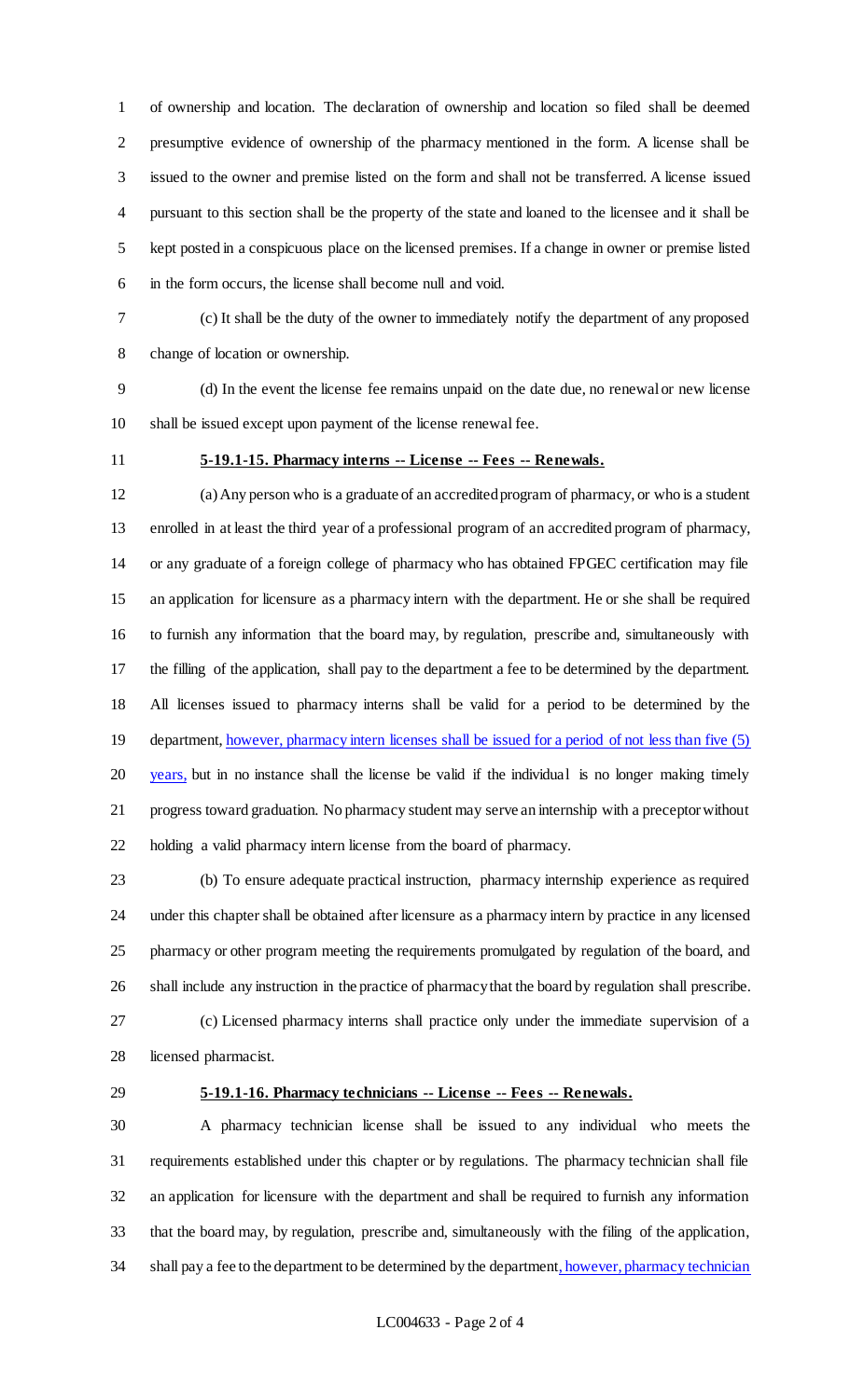1 licenses shall be issued for a period of not less than two (2) years. All licenses issued to pharmacy technicians shall be valid for a period to be determined by the department. No individual may serve as a pharmacy technician without holding a valid pharmacy technician license from the board of pharmacy.

## **5-19.1-20. License -- Renewal -- Fee display.**

 Every licensed pharmacist who desires to practice pharmacy shall secure from the 7 department a license pursuant to the provisions of  $\S$ § 5-19.1-8 and 5-19.1-14, the fee for which shall be determined by the director. The renewal fee shall also be determined in regulation by the director and shall not be more than two hundred fifty dollars (\$250) biennially. Each licensing period shall coincide with the continuing education requirement period, with the licensing period 11 starting on January 1, and ending on December 31, of each calendar year. The date of renewal may be established by the director by regulation, and the department may by regulation extend the duration of a licensing period. The current license shall be conspicuously displayed to the public in the pharmacy to which it applies. SECTION 2. This act shall take effect upon passage.

======== LC004633 ========